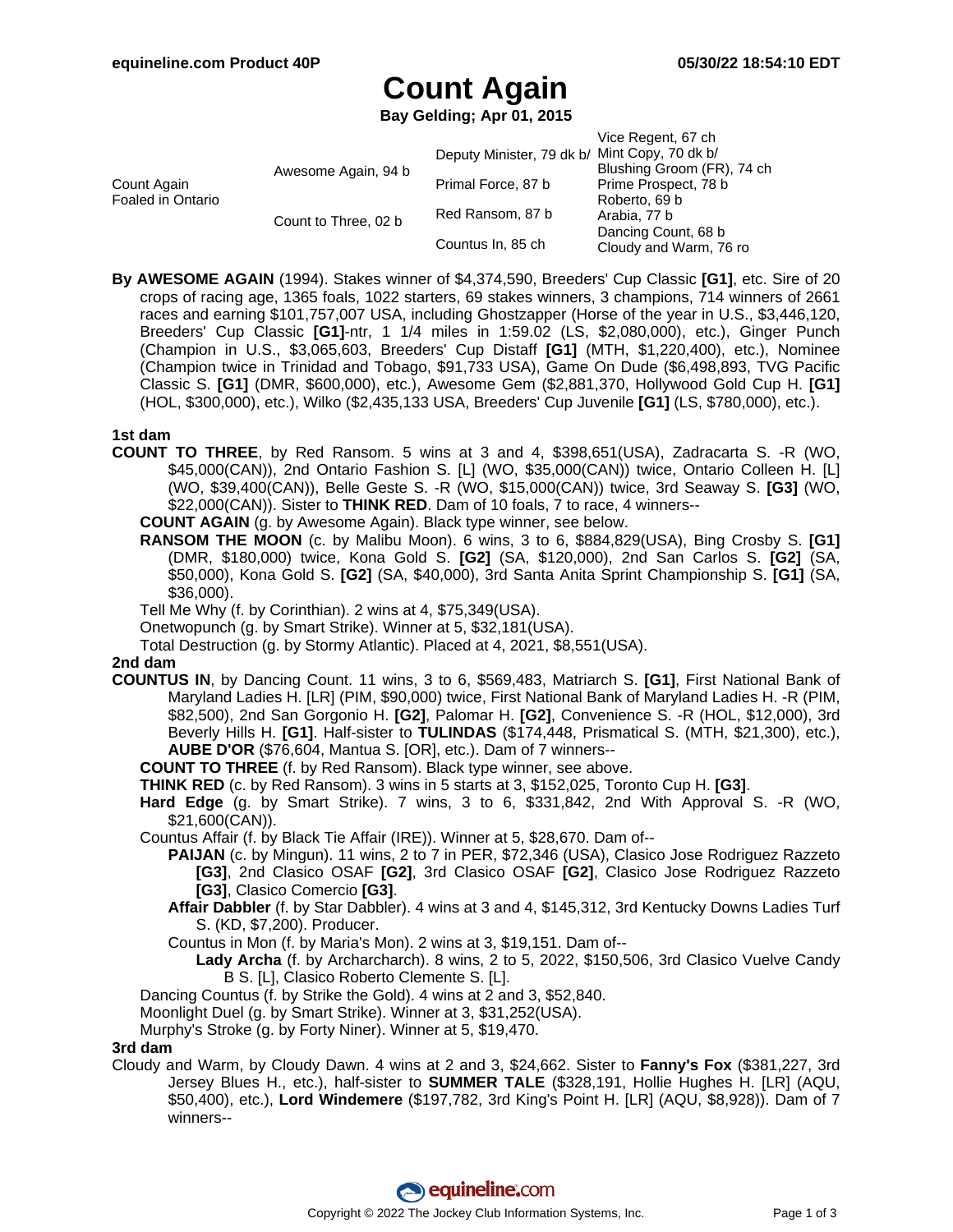## **Count Again**

**Bay Gelding; Apr 01, 2015**

**COUNTUS IN** (f. by Dancing Count). Black type winner, see above.

- **TULINDAS** (f. by Shelter Half). 7 wins at 3 and 4, \$174,448, Prismatical S. (MTH, \$21,300), Conniver H. -R (LRL, \$29,023), Politely S. -R (PIM, \$24,115), 2nd Maryland Distaff H. [LR] (LRL, \$20,000), Sensational S. (LRL, \$9,100), Flirtation S. (PIM, \$6,760), 3rd Caesar's Wish S. [LR] (PIM, \$5,620), Speed To Spare H. (PIM, \$3,985). Producer.
- **AUBE D'OR** (f. by Medaille d'Or). 5 wins, 2 to 4, \$76,604, Mantua S. [OR], 3rd Cherry Hill Oaks [L], Hilltop S. [OR], Ballade S. [OR]. Dam of--
	- **Vaulted** (f. by Allen's Prospect). 7 wins, 3 to 5, \$130,908, 2nd All Brandy S. -R (LRL, \$15,000), Alma North H. -R (TIM, \$8,000), Maryland Million Distaff Starter H. -R (LRL, \$5,000). Dam of--
		- **KOSMO'S BUDDY** (f. by Outflanker). 5 wins at 2 and 3, \$298,095, Maryland Million Turf Sprint H. -R (LRL, \$55,000), Crank It Up S. (MTH, \$36,000), 2nd P. G. Johnson S. (MED, \$11,400), Marshua S. (LRL, \$14,000), HookedontheFeelin S. -R (PIM, \$10,000), etc. Dam of--
			- **KNICKS GO** (c. by Paynter). 10 wins, 2 to 5, placed at 6, 2022 in NA , \$9,258,135 (USA), Horse of the year in U.S., Champion older dirt male in U.S., Breeders' Cup Classic **[G1]** (DMR, \$3,120,000), Pegasus World Cup Invitational S. **[G1]** (GP, \$1,740,000), Whitney S. **[G1]** (SAR, \$535,000), Breeders' Cup Dirt Mile **[G1]**-ntr, 1 mile in 1:33.85 (KEE, \$520,000), Claiborne Breeders' Futurity **[G1]** (KEE, \$300,000), etc. Set ntr at Keeneland, 1 1/16 miles in 1:40.79.
		- Vaulted Numbers (f. by Polish Numbers). Winner at 3 and 4, \$33,230. Dam of--

**Puddy de Luca** (f. by Hold That Tiger). 8 wins, 3 to 7, \$264,268, 2nd Caught In The Rain S. -R (PHA, \$15,000), Foxy J. G. S. -R (PHA, \$15,000), Ligature S. -R (PEN, \$15,000), 3rd Malvern Rose S. -R (PID, \$10,000), Cornucopia S. (PRX, \$8,250), etc. My Sweet Caroline (f. by Salt Lake). 2 wins at 3, \$62,847. Dam of--

- **SWEET CASSIOPEIA** (f. by Five Star Day). 11 wins, 3 to 6, \$653,407(USA), West Virginia Secretary of State S. [L] (MNR, \$61,600), Giant's Causeway S. [L] (KEE, \$60,000), West Virginia Secretary of State S. [L] (MNR, \$58,100), Unbridled Sidney S. (CD, \$39,480), 2nd Satin and Lace S. [L] (PID, \$20,000), etc. Producer.
	- **All Star Red** (g. by Five Star Day). 11 wins, 3 to 8, \$427,238, 2nd Maryland Sprint H. **[G3]** (PIM, \$30,000), Toboggan S. **[G3]** (AQU, \$25,000), 3rd Gravesend S. [L] (AQU, \$10,000).
- Golden Madam (f. by Shelter Half). 4 wins at 2 and 3, \$18,728. Dam of--
	- **YALETOWN** (g. by Chief Honcho). 7 wins at 3 and 4, \$184,728, John Longden 6000 H. (HST, \$24,000(CAN)), Autumn Leaves S. -R (HST, \$15,000(CAN)), 2nd British Columbia Derby **[G2]**, Speed to Spare S. **[G3]**, Hong Kong Jockey Club H. (HST, \$7,000(CAN)), etc.
- Storm System (f. by Naskra). 2 wins at 4, \$66,239. Dam of--

**Work With Me** (g. by Tomorrows Cat). 4 wins, 3 to 5, \$194,605, 2nd Mike Lee S. -R (BEL, \$22,780), 3rd Albany S. -R (SAR, \$17,025), New York Derby -R (FL, \$18,040).

Bold and Stormy (f. by Bold Ruckus). Unraced. Dam of--

**MEAN SAX** (g. by Smooth Jazz). 8 wins, 3 to 8, \$278,625, Mecke S. (CRC, \$35,000), 3rd Bonnie Heath Turf Cup H. -R (CRC, \$16,500).

Doc's Stormy Girl (f. by Dr. Caton). Unraced. Dam of--

- **TANDA** (f. by Sweetsouthernsaint). 5 wins at 3 and 4, \$358,626, Rancho Bernardo H. **[G3]** (DMR, \$90,000), Santa Paula S. **[G3]** (SA, \$60,000), Railbird S. **[G3]** (HOL, \$60,000), 2nd Sweet Life S. (SA, \$12,990), 3rd Betfair TVG Acorn S. **[G1]** (BEL, \$30,000), etc.
- **LEIGH MCLOVIN** (f. by Flame Thrower). 2 wins in 4 starts at 2, \$69,080, Letellier Memorial S. (FG, \$36,000).

Hostage Dan (g. by Hostage). 7 wins at 4, \$37,392.

Donya Chayo (f. by Forty Niner). Winner at 3, \$9,325.

Cloudy Above (c. by Great Above). Winner at 3, \$3,740.

#### **4th dam**

Warmed Bottom, by Hitting Away. 4 wins at 2 and 4, \$13,447. Dam of 9 winners, including--

**SUMMER TALE** (c. by Nostrum). 10 wins, 3 to 6, \$328,191, Hollie Hughes H. [LR] (AQU, \$50,400), Alex M. Robb S. [LR] (AQU, \$42,540), 2nd Kings Point H. [LR] (AQU, \$18,645), 3rd Kings Point